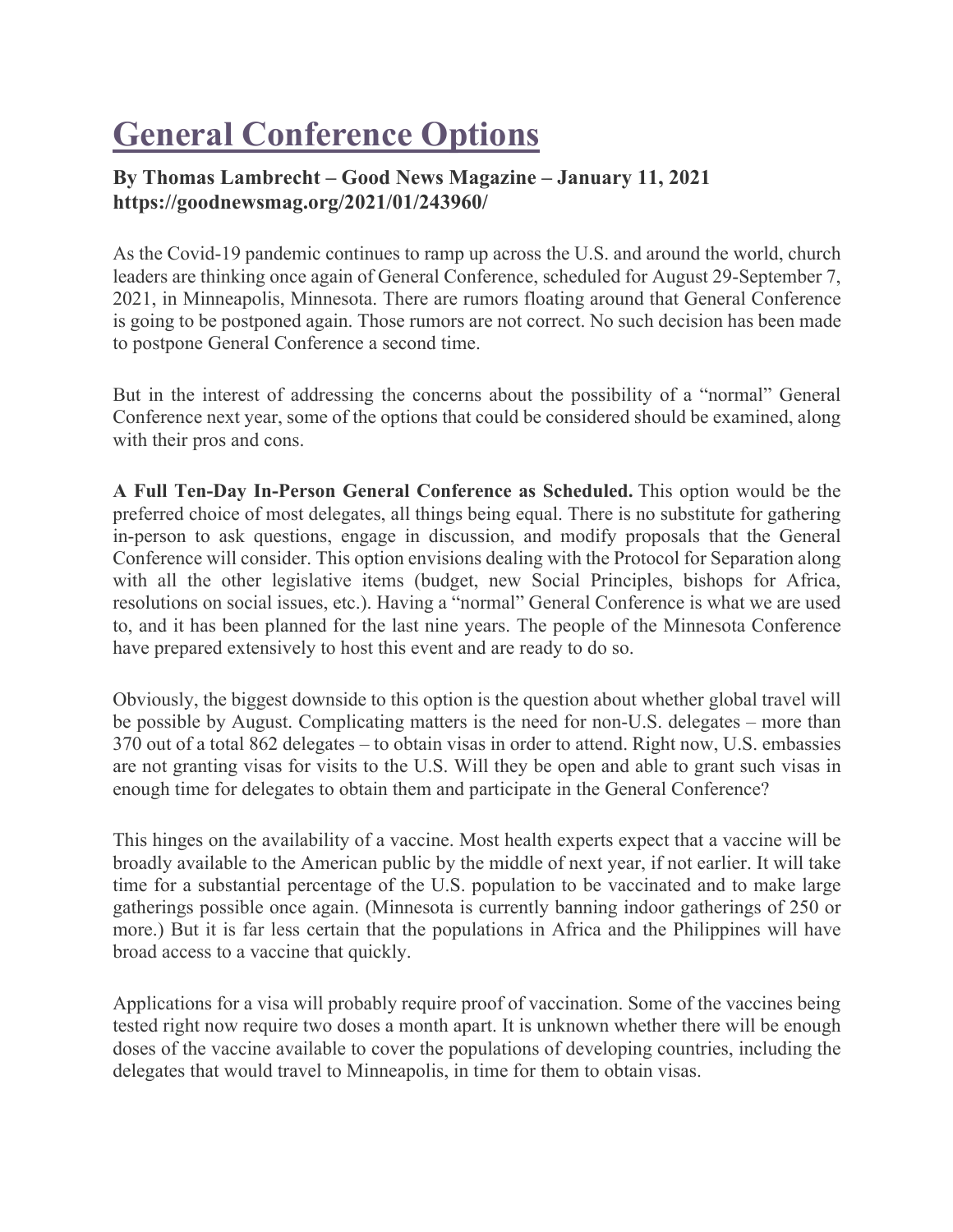Holding General Conference without the participation of most of the delegates from outside the U.S. would be legal, but it would be morally wrong, unless there are no other options. Delegates from outside the U.S. make up about 44 percent of the conference. Making decisions about the future of the church with such a large part of the body missing is unthinkable. The decisions made by such a General Conference would be forever suspect.

Another downside to holding a "normal" General Conference is its impact on how to deal with the consequences of separation. If, as expected, the Protocol for Separation passes General Conference, the stage would be set for forming a new conservative Methodist denomination. That new denomination will maintain some of the UM Church's current positions (for instance, regarding marriage and human sexuality, as well as basic doctrinal standards), while wanting to streamline the way the church operates. At the same time, those remaining in the continuing UM Church will want to make changes, as well. They will liberalize its position on marriage and ordination for LGBTQ persons, add the possibility of a U.S. central conference that enables each region of the world to be self-governing, and probably trim the size and number of general church boards and agencies. Many 2021 delegates will likely decide to align with the new traditionalist denomination. As a result, hundreds of delegates would be voting on petitions that will create or defeat rules for a denomination they will not be part of following separation.

**An Abbreviated General Conference Agenda.** One solution to this last problem would be to shorten the agenda of General Conference to deal only with those items of business that are necessary to prepare the way for separation. These would include the Protocol itself, the quadrennial budget, election of some general church officers (for example, the Judicial Council), and changes to the pension program as voted by the 2019 General Conference. All other petitions and proposals could be referred to the next (post-separation) UM General Conference.

This abbreviated agenda would allow essential matters to be addressed in implementing the separation. A special General Conference for the post-separation UM Church could then meet in fall 2022 or spring 2023 with new delegates elected from those parts of the church that remain with it. That special General Conference could then enact all the changes to The United Methodist Church envisioned by progressives and centrists without interference from conservative delegates who will not be part of the post-separation UM Church. The new traditionalist Methodist denomination would have its own convening general conference in roughly the same time frame to formally establish its policies and governance.

**A Virtual General Conference.** Most people have gotten used to participating in meetings and worship through video conference applications, such as Zoom. A number of annual conferences have successfully met virtually using video conference technology. If international travel is impossible, a virtual conference might be possible. Some UM leaders are urging consideration of this option, and the Commission on the General Conference has formed a technology study team to examine this alternative.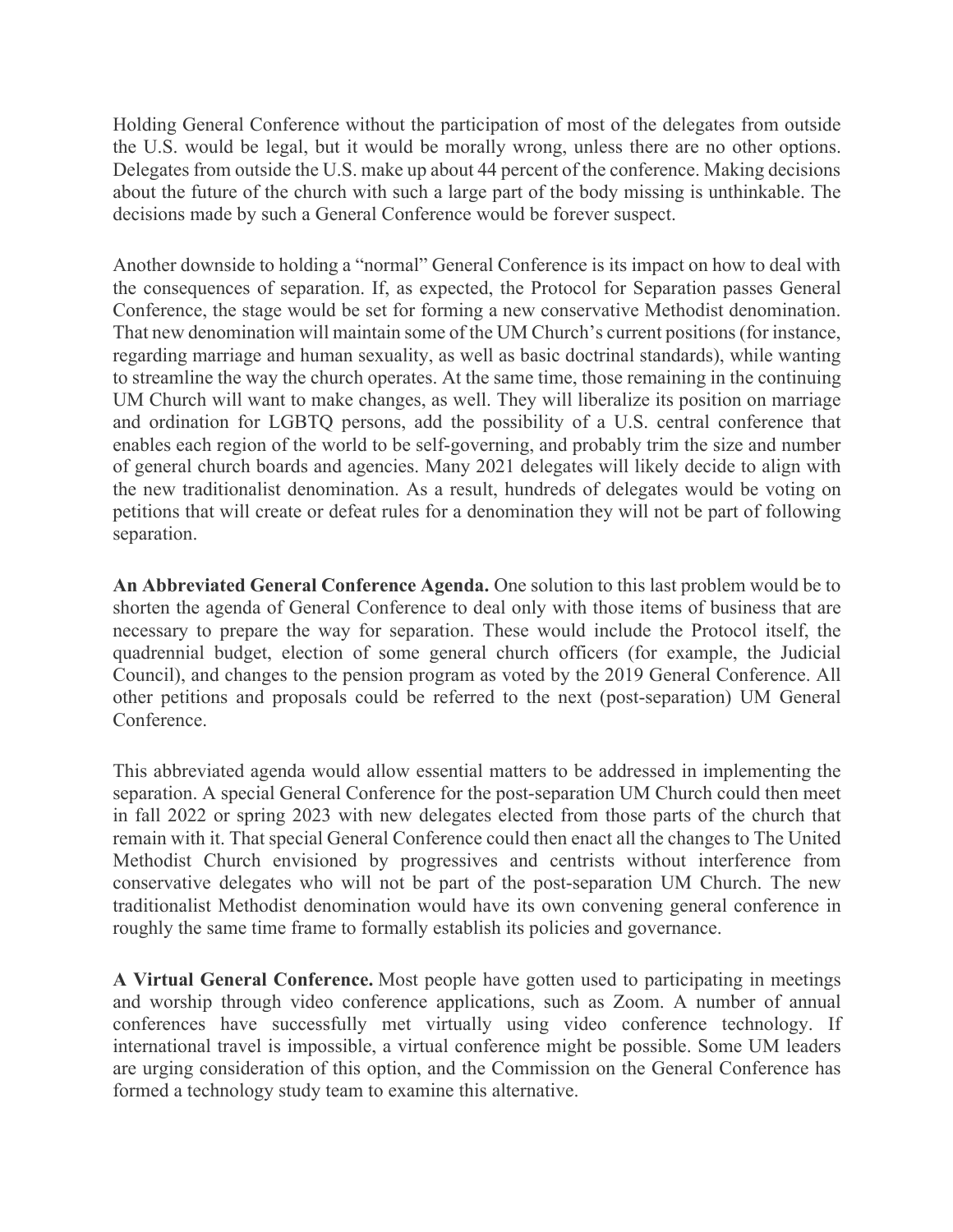A virtual conference would have to be limited to an abbreviated agenda, as described above. Given the number of people involved in the online platform, the pace of discussion and action would be much slower, so fewer items could be dealt with. Because of the time differences between Africa, Europe, and the Philippines, the working day would be much shorter – perhaps only six hours. This would again speak in favor of an abbreviated agenda spread over several days.

Many of the virtual annual conferences allowed participants to sign in from their home or office. That could still work for the U.S. and Europe. However, Africa and the Philippines might find it necessary for delegates to meet at central locations in order to adequately provide for secure Internet connection that can handle a more reliable video conferencing situation. If that were the case, it would be fairer to require all delegates to meet in central locations for the duration of the conference. United Methodist missiologist David Scott calls this format a "distributed" General Conference, since groups of delegates would be meeting in person, while interacting with other groups virtually.

If a virtual format were adopted, legislative committees would be impossible. Instead, the conference would need to follow the pattern of the 2019 General Conference, where the body operated as a committee of the whole to perfect legislation before finally voting on it in plenary session.

This model for holding General Conference could also enhance participation by individual delegates. There could be time before, during, or after the plenary sessions for delegations to discuss the business of the conference and ask questions. Those questions could be posed in writing to the bishop who is presiding over the whole General Conference. The bishop could then organize a response to all of the various questions that are asked, without having to do so on the spur of the moment. That would allow for more efficient use of time. Speeches for and against could be rotated among the jurisdictions and central conferences to give every area a chance to be heard.

One difficulty with this approach is ensuring the integrity of the delegates. It would be important to create a process to ensure that the delegates properly elected by the annual conferences were the delegates who were voting. But there is no way to guarantee that the rules are being followed in each annual conference. We ultimately rely on the trust and integrity of our leaders.

Another difficulty is the possibility that individual delegates could be manipulated by false or misleading information. The General Conference staff would need to ensure that all delegates received the same information. Explanatory information could be video recorded ahead of time and shown to the various delegations in their own language. Answers to questions would need to come from trusted sources of centralized information. The presence of official observers could ensure delegate voting integrity and the impartiality of how delegate groups are administered.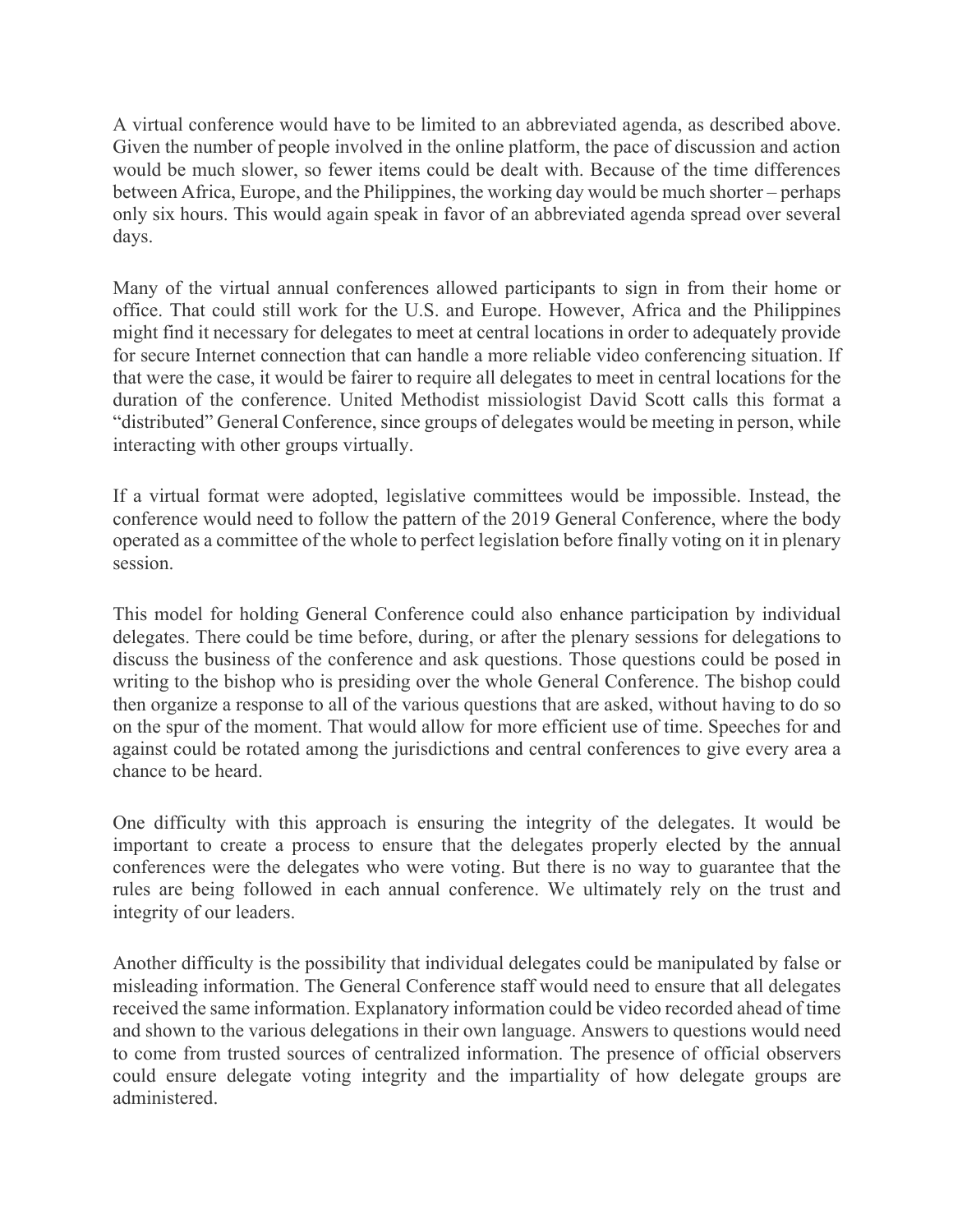A third issue with this option is the possible loss of money obligated under contract to the hotels and conference venue. Even with a potential loss, however, a virtual conference would cost far less because the travel costs would be much lower. Money saved could be used to supply needed technology equipment for annual conferences to participate virtually. But a special called session of General Conference in Minneapolis in 2022 or 2023 could greatly reduce or eliminate any loss of deposits.

**Could Additional Petitions Be Submitted?** Regardless of what format General Conference would take, the question has been raised about submitting additional petitions. So far, the Commission on the General Conference has maintained that the only legislation to be considered would be petitions properly submitted to the 2020 General Conference.

If the Commission were to change its mind, or if the Judicial Council were to rule that additional petitions could be submitted, the deadline for individual petitions would be January 11, 2021, 230 days prior to the convening of General Conference. However, annual conferences could submit petitions after that date, as long as they were submitted by July 15, 2021. (I personally believe that, under the *Discipline*, additional petitions would have to be allowed.)

**A Special General Conference.** The Council of Bishops could call a special General Conference that could meet virtually even before the scheduled date of August 29, 2021. This special session could deal only with the matters covered in the call, which would be the abbreviated agenda proposed above. That would reduce or eliminate the number of additional petitions to be submitted. It would also focus the General Conference on resolving the question of separation, so that all parts of the church could move forward in the way they believe God is leading them.

The regular session of the General Conference that was scheduled for August 29, 2021, could then be postponed to spring of 2023. That would allow the annual conferences and congregations remaining in the post-separation United Methodist Church to elect new delegates representing a centrist/progressive vision for the church. It would hopefully allow enough time for the whole world to be vaccinated and obtain visas as necessary for travel. The conference could be held in Minneapolis, which might diminish or eliminate any financial loss of money deposited for the 2021 General Conference session. And it would take advantage of all the preparations that have been done for 2021.

**What If General Conference Is Postponed Again?** If none of the above options are chosen, and instead the General Conference is postponed until 2022 or even 2024, the church will begin to unravel. Many local churches and some annual conferences are hanging on in hopes that the General Conference will meet and provide resolution to our conflict. If that does not happen, some of them will depart. A piecemeal departure of churches and annual conferences serves no good purpose, as it weakens the current church and may not result in a viable new denomination.